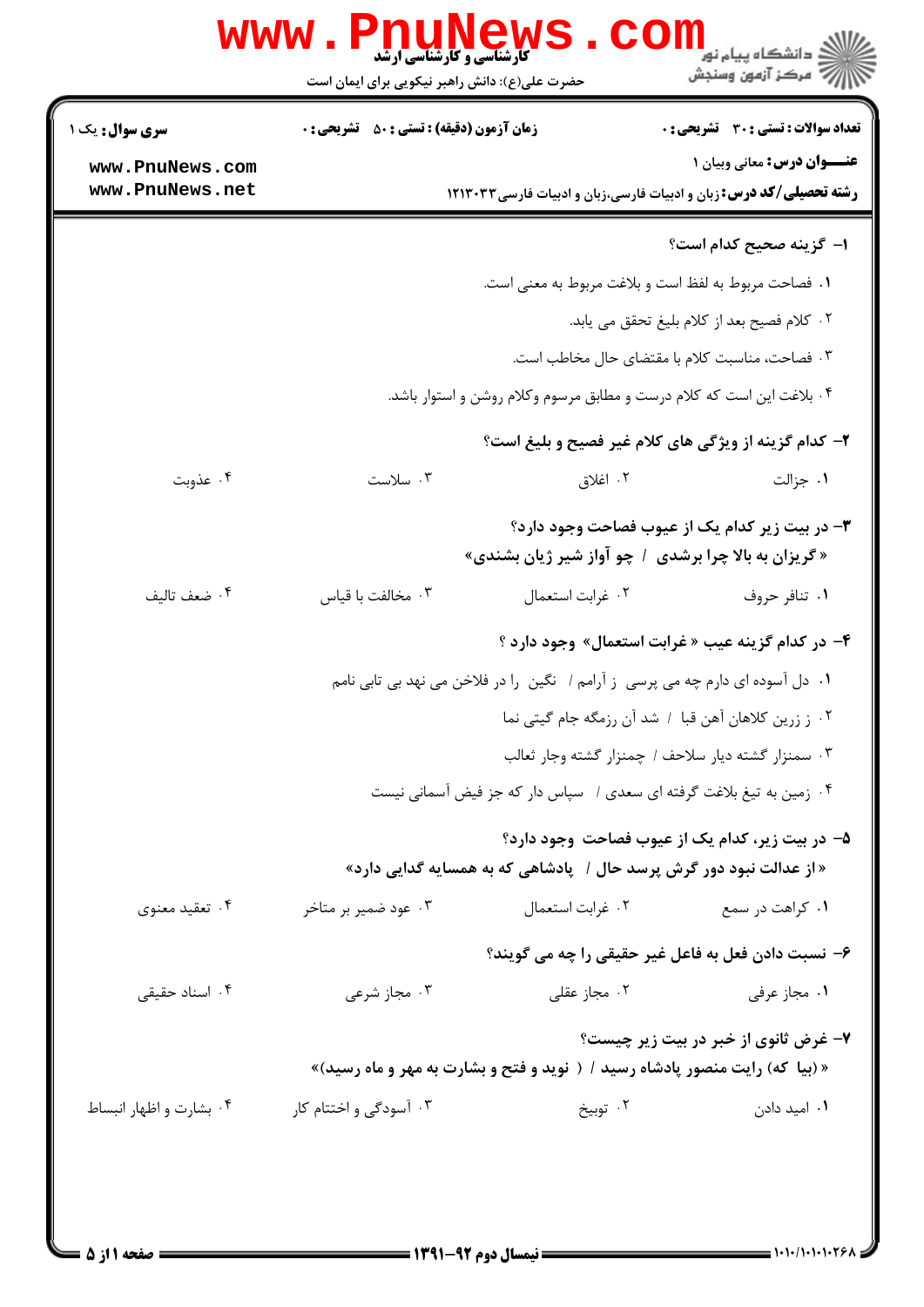|                                                              | <b>www.PnuNews</b>                                                                     | <b>گارشناسی و کارشناسی ارشد</b>                                         |            |                                                                                                          |  |
|--------------------------------------------------------------|----------------------------------------------------------------------------------------|-------------------------------------------------------------------------|------------|----------------------------------------------------------------------------------------------------------|--|
|                                                              |                                                                                        | حضرت علی(ع): دانش راهبر نیکویی برای ایمان است                           |            |                                                                                                          |  |
| <b>سری سوال : ۱ یک</b>                                       | <b>زمان آزمون (دقیقه) : تستی : 50 ٪ تشریحی : 0</b>                                     |                                                                         |            | <b>تعداد سوالات : تستی : 30 - تشریحی : 0</b>                                                             |  |
| www.PnuNews.com<br>www.PnuNews.net                           |                                                                                        |                                                                         |            | عنــوان درس: معانی وبیان ۱<br><b>رشته تحصیلی/کد درس:</b> زبان و ادبیات فارسی،زبان و ادبیات فارسی ۱۲۱۳۰۳۳ |  |
|                                                              |                                                                                        |                                                                         |            |                                                                                                          |  |
|                                                              |                                                                                        |                                                                         |            | ۸– در کدام گزینه، مسندالیه به قرینه لفظی حذف شده است؟                                                    |  |
|                                                              | ۰۲ آورد به اضطرابم اول به وجود                                                         |                                                                         |            | ۰۱ گداخت جان که شود کار دل تمام و نشد                                                                    |  |
|                                                              | ۰۴ می گفت که تو چنگ منی                                                                |                                                                         |            | ۰۳ دوش می آمد و رخساره برفروخته بود                                                                      |  |
| ۹- در بیت زیر ،غرض از حذف مسندالیه و اشاره آن با شناسه چیست؟ |                                                                                        |                                                                         |            |                                                                                                          |  |
|                                                              |                                                                                        | « در میخانه ببستند خدایا مپسند/ که در خانهٔ تزویر و ریا بگشایند»        |            |                                                                                                          |  |
|                                                              | ۰۲ کراهت از ذکر مسندالیه                                                               |                                                                         |            | ٠١. به خاطر تحقير مسنداليه                                                                               |  |
|                                                              | ۰۴ مصلحت، پنهان کردن اسم مسندالیه می باشد.                                             |                                                                         |            | ۰۳ آشکار بودن مسندالیه                                                                                   |  |
|                                                              |                                                                                        |                                                                         |            | ∙۱− غرض از تنکیر مسندالیه در بیت زیر چیست؟                                                               |  |
|                                                              |                                                                                        |                                                                         |            | « مگر بويي از عشق مستت كند  /  طلبكار عهد الستت كند»                                                     |  |
|                                                              | ۰۲ تقلیل                                                                               |                                                                         |            | ۰۱ تحقیر                                                                                                 |  |
|                                                              | ۰۴ پنهان کردن هويت مسنداليه                                                            |                                                                         |            | ۰۳ تعظیم                                                                                                 |  |
|                                                              | 1۱– در بیت زیر،کدام رکن جمله (مسند یا مسندالیه)نکره آمده است و غرض از( تنکیر) آن چیست؟ |                                                                         |            |                                                                                                          |  |
|                                                              |                                                                                        | « نیم نانی گر خورد مرد خدای ۱ بذل درویشان کند نیمی دگر»                 |            |                                                                                                          |  |
| ٢. مسند- تعظيم                                               |                                                                                        |                                                                         |            | ۰۱ مسند- پنهان کردن هويت                                                                                 |  |
|                                                              | ۰۴ مسنداليه- تقليل                                                                     |                                                                         |            | ۰۳ مسنداليه-تعظيم                                                                                        |  |
|                                                              |                                                                                        |                                                                         |            | ۱۲- در بیت زیر، غرض از آوردن مسندالیه با موصول « که» چیست؟                                               |  |
|                                                              |                                                                                        | « آنان که خاک را به نظر کیمیا کنند /  آیا بود که گوشهٔ چشمی به ما کنند» |            |                                                                                                          |  |
| ۰۴ تعریض                                                     | ۰۳ تعظیم                                                                               |                                                                         | ۰۲ تنبّه   | ۰۱ مفاخره                                                                                                |  |
|                                                              |                                                                                        |                                                                         |            | <b>۱۳</b> - در مصراع زیر، مسندالیه، مقید به چیست؟                                                        |  |
|                                                              |                                                                                        |                                                                         |            | «دوش می آمد و رخساره برفروخته بود»                                                                       |  |
| ۰۴ قید حال                                                   | ۰۳ قید اضافه                                                                           |                                                                         | ۰۲ قید وصف | ۰۱ قید تاکید                                                                                             |  |
|                                                              |                                                                                        |                                                                         |            | ۱۴– در کدام گزینه، مسند بر مسندالیه، مقدم شده است ؟                                                      |  |
|                                                              |                                                                                        |                                                                         |            | ۰۱ دیدهٔ اهل طمع ز نعمت دنیا / پر نشود همچنانکه چاه ز شبنم                                               |  |
|                                                              |                                                                                        |                                                                         |            | ۰۲ سرو بالادار در پهلوی مورد / چون درازی در کنار کوتهی است                                               |  |
|                                                              |                                                                                        | ۰۳ گر این تیر از ترکش رستمی است / نه بر مرده بر زنده باید گریست         |            |                                                                                                          |  |
|                                                              |                                                                                        | ۰۴ عافیت می طلبد خاطرم ار بگذارد / غمزهٔ شوخش و آن طرهٔ طرار دگر        |            |                                                                                                          |  |
| <b>= صفحه 2 از 5</b> =                                       |                                                                                        |                                                                         |            | $\equiv$ 1.1./1.1.1.268                                                                                  |  |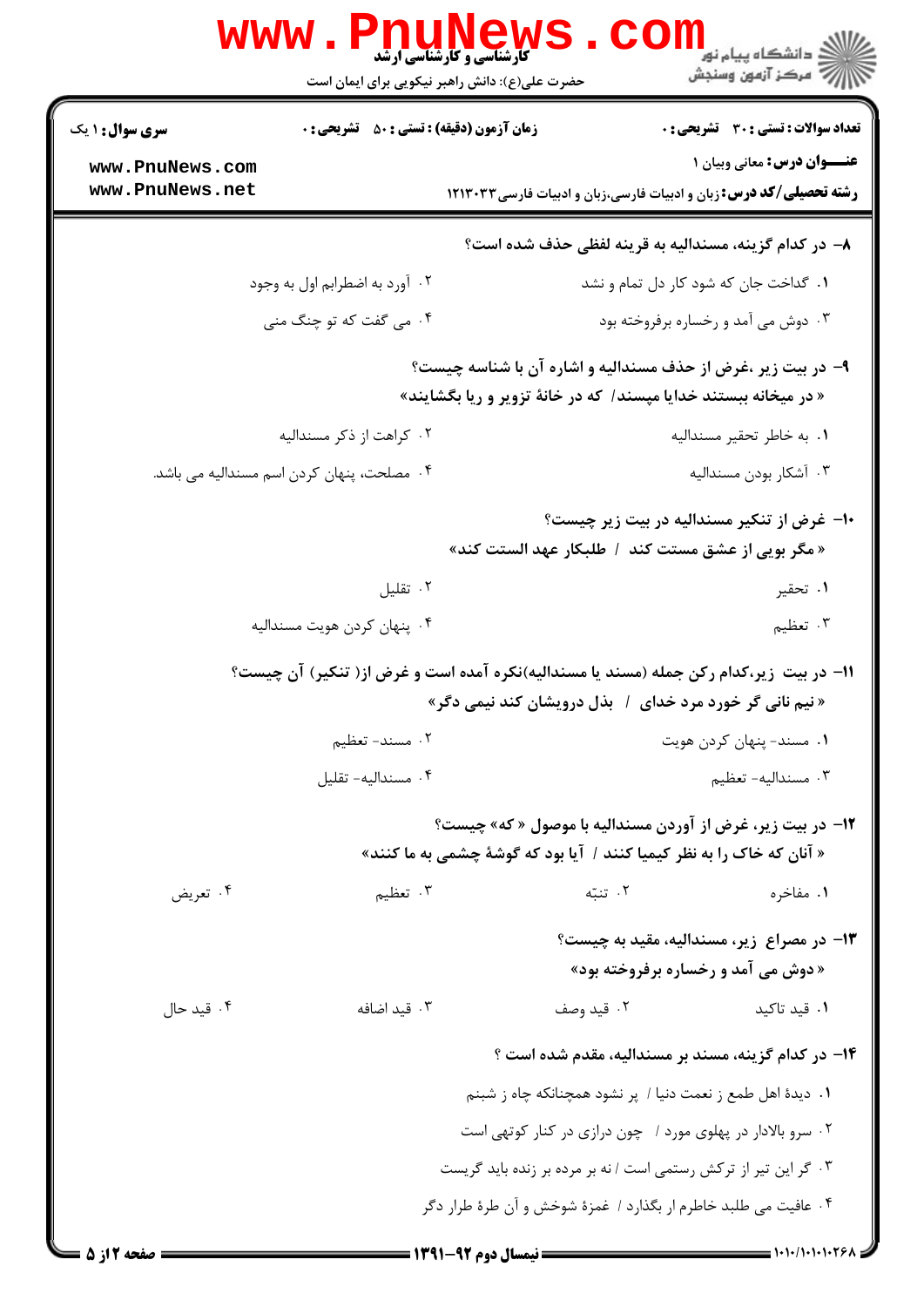| <b>سری سوال :</b> ۱ یک | <b>زمان آزمون (دقیقه) : تستی : 50 ٪ تشریحی : 0</b>                             |                                                                               | تعداد سوالات : تستى : 30 ٪ تشريحي : 0         |
|------------------------|--------------------------------------------------------------------------------|-------------------------------------------------------------------------------|-----------------------------------------------|
| www.PnuNews.com        |                                                                                |                                                                               | <b>عنــوان درس:</b> معانی وبیان ۱             |
| www.PnuNews.net        |                                                                                | <b>رشته تحصیلی/کد درس:</b> زبان و ادبیات فارسی،زبان و ادبیات فارسی۱۲۱۳۰۳۳     |                                               |
|                        |                                                                                | 1۵- غرض از جمع آوردن مسند در بیت زیر چیست؟                                    |                                               |
|                        | «نگه کردن به درویشان منافی بزرگی نیست / سلیمان با چنان حشمت نظرها بود با مورش» |                                                                               |                                               |
| ۰۴ کثرت                | ۰۳ تاکید                                                                       | ۰۲ تعظیم                                                                      | ٠١ تقليل                                      |
|                        |                                                                                | 1۶- با توجه به بيت زير، كدام گزينه صحيح نيست؟                                 |                                               |
|                        |                                                                                | « نیست در لوح دلم جز الف قامت یار / چه کنم حرف دگر یاد نداد استادم»           |                                               |
|                        | ٠٢ الف قامت يار، مقصور عليه است.                                               |                                                                               | ۰۱ نوع قصر، قصر ادعایی است.                   |
|                        | ۰۴ قصر، از نوع قصر موصوف است.                                                  |                                                                               | ۰۳ لوح دل، مقصور فيه است                      |
|                        |                                                                                |                                                                               | ۱۷- غرض از قصر در بیت زیر چیست ؟              |
|                        |                                                                                | «صاحبدلی نماند درین فصل نوبهار /   الا که عاشق گل ومجروح خار اوست»            |                                               |
| ۰۴ جلب توجه            | ۰۳ تحقیر                                                                       | ۰۲ ترغیب                                                                      | ۰۱ مبالغه                                     |
|                        |                                                                                | 18– جمع بودن مسندالیه در بیت زیر، مفید چه معنایی است ؟                        |                                               |
|                        |                                                                                | «عاشقان را برسر خود حکم نیست / هر چه فرمان تو باشد آن کنند»                   |                                               |
| ۰۴ تاکید               | ۰۳ تقلیل                                                                       | ۰۲ استغراق                                                                    | ۰۱ تحقیر                                      |
|                        |                                                                                | ۱۹- در کدام گزینه، غرض از پرسش، انکار موکد و نفی است؟                         |                                               |
|                        |                                                                                | ۰۱ تا کی آخر چو بنفشه سر غفلت در پیش / حیف باشد که تو در خوابی و نرگس بیدار   |                                               |
|                        |                                                                                | ۰۲ که گفتت برو دست رستم ببند / نبندد مرا دست چرخ بلند                         |                                               |
|                        |                                                                                | ۰۳ کی توان از خلق متواری شدن پس بر ملا / مشعله در دست و مشک اندر گریبان داشتن |                                               |
|                        |                                                                                | ۰۴ تا کی از خانه؟هین ره صحرا / تا کی از کعبه؟ هین در خمار                     |                                               |
|                        |                                                                                |                                                                               | <b>۲۰</b> - غرض اصلی از پرسش در بیت زیر چیست؟ |
|                        |                                                                                | « کی باشد کین قفس چمن گردد / آندر خور کار و کام من گردد»                      |                                               |
| ۰۴ تمنی و آرزو         | ۰۳ بیان عجز                                                                    | ۰۲ امر                                                                        | ۰۱ تشویق                                      |
|                        |                                                                                | <b>۲۱</b> - با توجه به بیت زیر،غرض از پرسش، در کدام گزینه ذکر شده است؟        |                                               |
|                        |                                                                                | « این حوری دست در خضاب است / یا ماه دو هفته در نقاب است»                      |                                               |
| ۰۴ تجاهل               | ۰۳ اغراق                                                                       | ۲. تعظیم                                                                      | ۰۱ تقریر خبر                                  |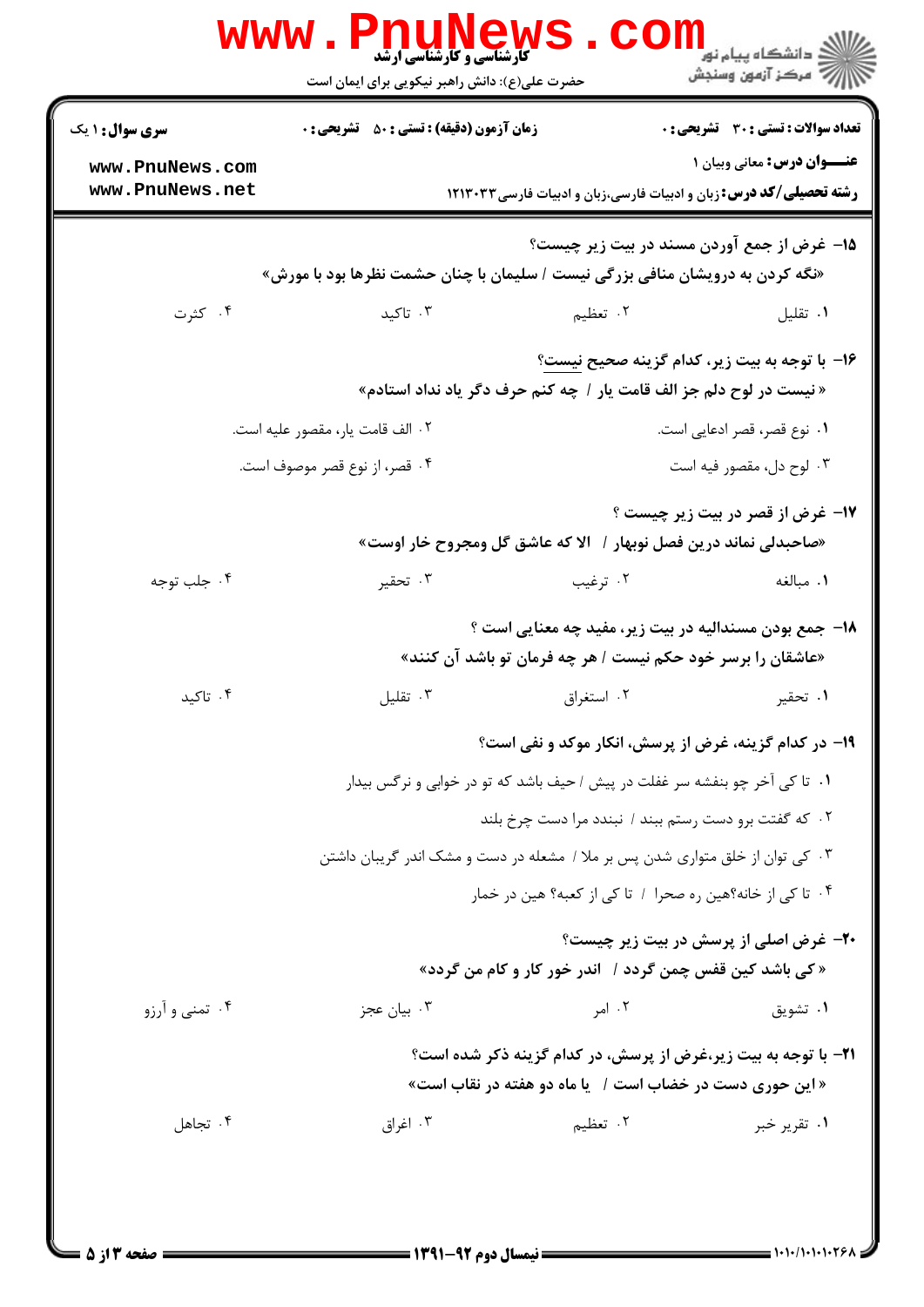|                                                     | <b>WWW.PNUNEWS</b><br><b>کارشناسی و کارشناسی ارشد</b><br>حضرت علی(ع): دانش راهبر نیکویی برای ایمان است |                                                                                                                                     | د انشگاه پيام نو <mark>ر</mark><br>رآب مرڪز آزمون وسنڊش |
|-----------------------------------------------------|--------------------------------------------------------------------------------------------------------|-------------------------------------------------------------------------------------------------------------------------------------|---------------------------------------------------------|
| <b>سری سوال : ۱ یک</b>                              | <b>زمان آزمون (دقیقه) : تستی : 50 ٪ تشریحی : 0</b>                                                     |                                                                                                                                     | <b>تعداد سوالات : تستی : 30 ٪ تشریحی : 0</b>            |
| www.PnuNews.com<br>www.PnuNews.net                  |                                                                                                        | <b>رشته تحصیلی/کد درس:</b> زبان و ادبیات فارسی،زبان و ادبیات فارسی ۱۲۱۳۰۳۳                                                          | <b>عنــوان درس:</b> معانی وبیان ۱                       |
|                                                     |                                                                                                        | « هیچ آدابی و ترتیبی مجو ۱ هر چه می خواهد دل تنگت بگو»                                                                              | <b>3۲- غرض اصلی از امر، در بیت زیر چیست؟</b>            |
| ۰۴ تعریض                                            | ۰۳ تمنی و تقاضا                                                                                        | ۰۲ اذن و اجازه                                                                                                                      | ۰۱ ارشاد                                                |
|                                                     |                                                                                                        | « نگفتمت مرو آنجا که آشنات منم /   در این سراب فنا چشمهٔ فنات منم»                                                                  | ۲۳– کدام گزینه، بیانگر غرض از نهی، در بیت زیر است؟      |
| ۰۴ آرزو                                             | ۰۳ تشویق                                                                                               | ۰۲ تمنا                                                                                                                             | ۰۱ توبيخ                                                |
|                                                     | « تو خواهی آستین افشان و خواهی روی در هم کش /   مگس جایی نخواهد رفتن جز دکان حلوایی»                   |                                                                                                                                     | <b>۲۴</b> - غرض از امر در بیت زیر چیست؟                 |
| ۰۴ تسویه و تخییر                                    | ۰۳ تهدید                                                                                               | ۰۲ ارشاد                                                                                                                            | ۰۱ تمنی و آرزو                                          |
|                                                     |                                                                                                        |                                                                                                                                     | ۲۵– کدام گزینه، از تقسیمهای انشاء طلبی نمی باشد؟        |
| ۰۴ خبر                                              | ۰۳ استفهام                                                                                             | ۰۲ امر                                                                                                                              | ۰۱ ندا                                                  |
|                                                     |                                                                                                        | ۲۶– با توجه به بیت زیر،غرض از ندا، در کدام گزینه آمده است؟<br>« ای مژده که آن غمزهٔ غماز مرا جست ۱ وی بخت که آن طرهٔ طرار مرا یافت» |                                                         |
| ۰۴ دعا                                              | ۰۳ کثرت و تعظیم                                                                                        | ۰۲ تقلیل                                                                                                                            | ۰۱ تحقیر                                                |
|                                                     |                                                                                                        | «پی مصلحت مجلس آراستند / نشستند و گفتند و برخاستند»                                                                                 | ۲۷– در بیت زیر، چه نوع ایجازی وجود دارد؟                |
| ۰۴ ایجاز مُمِل                                      | ۰۳ ایجاز مخل فصاحت                                                                                     | ۰۲ ایجاز قصر                                                                                                                        | ۰۱ ایجاز حذف                                            |
|                                                     |                                                                                                        | « نباشد مار را بچه به جز مار / نیارد شاخ بد جز تخم بد بار»                                                                          | ۲۸– دلیل اطناب در بیت زیر کدام است؟                     |
| ۰۴ تکمیل و تاکید                                    | ۰۳ ایغال                                                                                               | ۰۲ حشو مليح                                                                                                                         | ۰۱ ایضاح بعد از ابهام                                   |
|                                                     |                                                                                                        | « درویشی را ضرورتی پیش آمد.گلیمی از خانهٔ یاری بدزدید.»                                                                             | <b>۲۹</b> - علت «فصل» در جملهٔ زیر چیست؟                |
|                                                     | ۰۲ فعل وصفی در جمله وجود دارد.                                                                         |                                                                                                                                     | ٠١. كمال انقطاع بين دو جمله است.                        |
| ۰۴ کمال اتصال(بین دو جمله رابطهٔ علت و معلولی است). |                                                                                                        |                                                                                                                                     | ٠٣ ترتيب زمانى بين دو جمله است.                         |
|                                                     |                                                                                                        |                                                                                                                                     |                                                         |